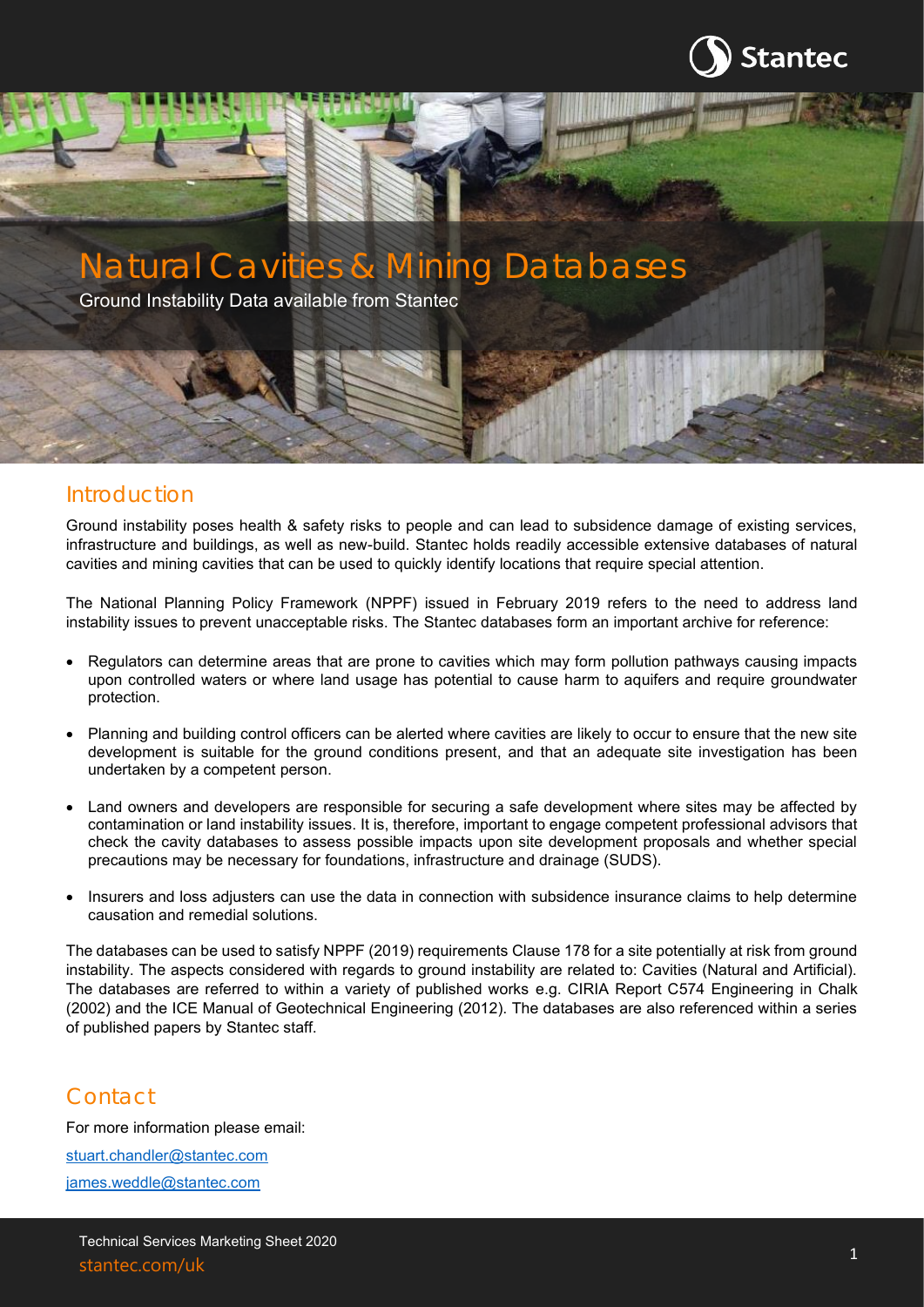

# Stantec Natural Cavities & Mining Cavities Databases

The original databases were compiled as part of national studies published in the early 1990s. The aim was to assess the degree of hazard and the impact of natural cavities and mining cavities upon planning and development. The current updated natural cavities database contains in excess of 32,000 records and there are more than 15,000 mining cavity records with new records added each year.

## **What natural cavity types are included and how are they recorded?**



The natural cavity types include those formed by dissolution processes (karst features in limestone, chalk, salt and gypsum), cambering (gulls/fissures), marine erosion (sea caves) and other processes such as, soil piping and fault/fissure erosion. Records typically consist of a national grid reference (NGR) that defines the position of an individual cavity or group of cavities. Stantec's archive records may also include information on the cavity address, geology, process of formation, number, type, shape, dimensions, infills, subsidence activity etc.

## **What mining cavity types are included and how are they recorded?**

The database includes mines excavated for the extraction of non-ferrous metals (e.g. fluorite, calcite and barites), rock (e.g. slate, chalk, limestone, oil-shale, fuller's earth, coprolite and non-coalfield fireclays), iron (noncoalfield) and evaporates (e.g. salt and gypsum). Records typically consist

of a NGR that defines the position of a mine entrance (e.g. shaft or adit) or a subsidence location (crown hole). However, for larger areas of mining the location is instead represented by clusters of points that cover the area of known mined ground. Stantec's archives hold a large body of background reference information.

## Data Sources

### **1. Factual Database Search Report (from £350 plus VAT for a combined search of the two databases)**

Provides a factual listing of cavities recorded within an agreed radius of a site location detailing the NGR & distance/direction from the site, geology, address, number & type of cavity and source of data. Bespoke data sets can be supplied for larger or linear sites. GIS data sets can be supplied under licence as well.

#### **2. Standard Interpretative Cavities Occurrence Assessment (COA) Report (from £850 plus VAT)**

Building on the factual report as per (1) above, a detailed assessment of the potential for cavity occurrence at the site location is carried out by undertaking a review of desk study based geological, hydrogeological and geomorphological data pertaining to the site. If site historical maps are available, then these can be viewed as well. The potential for natural cavities and/or mining cavities to be present is then assessed as a hazard rating (Low to Very High) based on the Dr C Edmonds Subsidence Hazard Mapping formula with recommendations for follow-on investigations or remedial measures as appropriate.